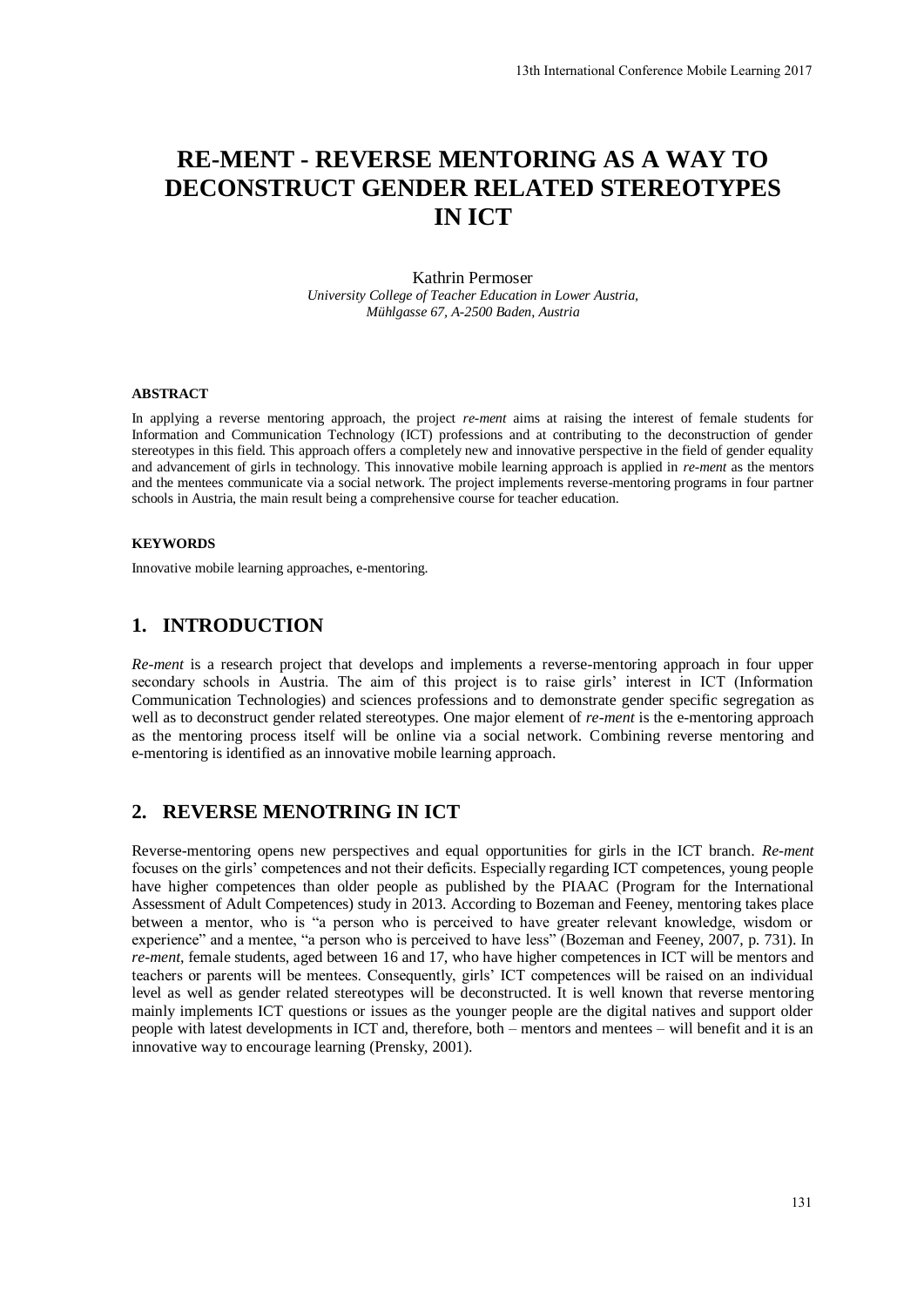Reverse-mentoring turns the traditional mentoring concept upside down. It is an internationally well developed and often used method. According to Hsueh-Hua-Chuang and Ann Thomson there are two well spread projects in the USA that make use of the reverse-mentoring concept and focus on ICT competences of pupils and students (Hsueh-Hua Chuang and Ann Thompson, 2005, cited by Peterson, 2012). In these two projects, pupils and students act as a kind of help desk regarding ICT questions to support school management staff or teachers. These two projects are called Mouse (Making Opportunities for upgrading Schools and Education) and GenYES. Mouse's mission is "to empower students to create with technology to solve real problems and make meaningful change in our world." One central focus of Mouse is on "creating more diversity in STEM (Science, Technology, Engineering and Mathematics) […]" [\(https://mouse.org/\)](https://mouse.org/). GenYes aims at "closing the digital divide and empowers students to become leaders in their schools by using technology to solve crucial problems in education, while also becoming interested in STEM careers" [\(http://genyes.org\)](http://genyes.org/). The benefit that is outlined by Peterson is that teachers and management staff profit from the ICT support and pupils and students profit from the preceding trainings that they received by professional mentors (Peterson, 2012). Consequently, reverse mentoring implements a high potential for innovative improvements in educational settings, especially in ICT. For the purposes of the research project *re-ment*, reverse-mentoring is defined as

*"Reverse-mentoring is a specific form of mentoring and refers to a reciprocal and timely stable developmental partnership between one or more less experienced mentor/s providing specific expertise and one or more experienced mentee/s who want/s to gain this knowledge. The partnership is characterized by reciprocity and mutual respect and it aims at both, the development of the mentors and the mentees. In applying a networked perspective, it may take advantage of digital technology."* 

One key element of this innovative mobile learning approach in *re-ment* is the online mentoring process that is often referred to as e-mentoring. A definition of e-mentoring that is offered by Stöger states that e-mentoring is "a special form of mentoring where communication takes place online, at least partly" (Stöger, 2009, p. 229). This online mentoring process faces new challenges and opportunities for mentees and mentors regarding their ICT competences as outlined by Williams, Sunderman and Kim (2012) and consequently trainings have to be offered in the course of this project. For the purposes of the research project *re-ment*, a social network is used to facilitate communication between mentors and mentees. The social network that is used is called *yammer* which is primarily used by enterprises to connect employees across the company. *Re-ment* makes use of *yammer* that mentors and mentees are able to connect and collaborate online as well as to provide a secure online platform (www.yammer.com).

Using the social platform *yammer* for the online mentoring process is beneficial for mentors and mentees. Giddens and Phillips outline the positive experiences using the Web 2.0 for their reverse-mentoring concept in a company that can be identified in an educational environment as well:

*"Reverse mentoring is an innovative way to encourage learning and facilitate cross-generational relationships."* 

*"The most positive outcome for us was, that web 2.0 was a catalyst for the strengthening of our professional relationship, underpinned by deeper levels of honesty, trust and respect for each other."* (Giddens and Phillips, 2009, p. 9)

Therefore, using *yammer* as the online platform in *re-ment* will help mentors and mentees in the mentoring process as the relation between the girls and teachers or parents will be supported and intensified. According to Bargh & McKenna online relationships conducted through e-mentoring programs can be similar to those developed in person in terms of their breadth, depth and quality (Bargh and McKenna, 2004, cited by Shpigelman, 2014). Shpigelman concludes that there is a considerable potential of e-mentoring for personal growth and empowerment of children as well as adolescents (Shpigelman, 2014). Consequently, mentors and mentees in *re-ment* will experience the online reverse mentoring process positively.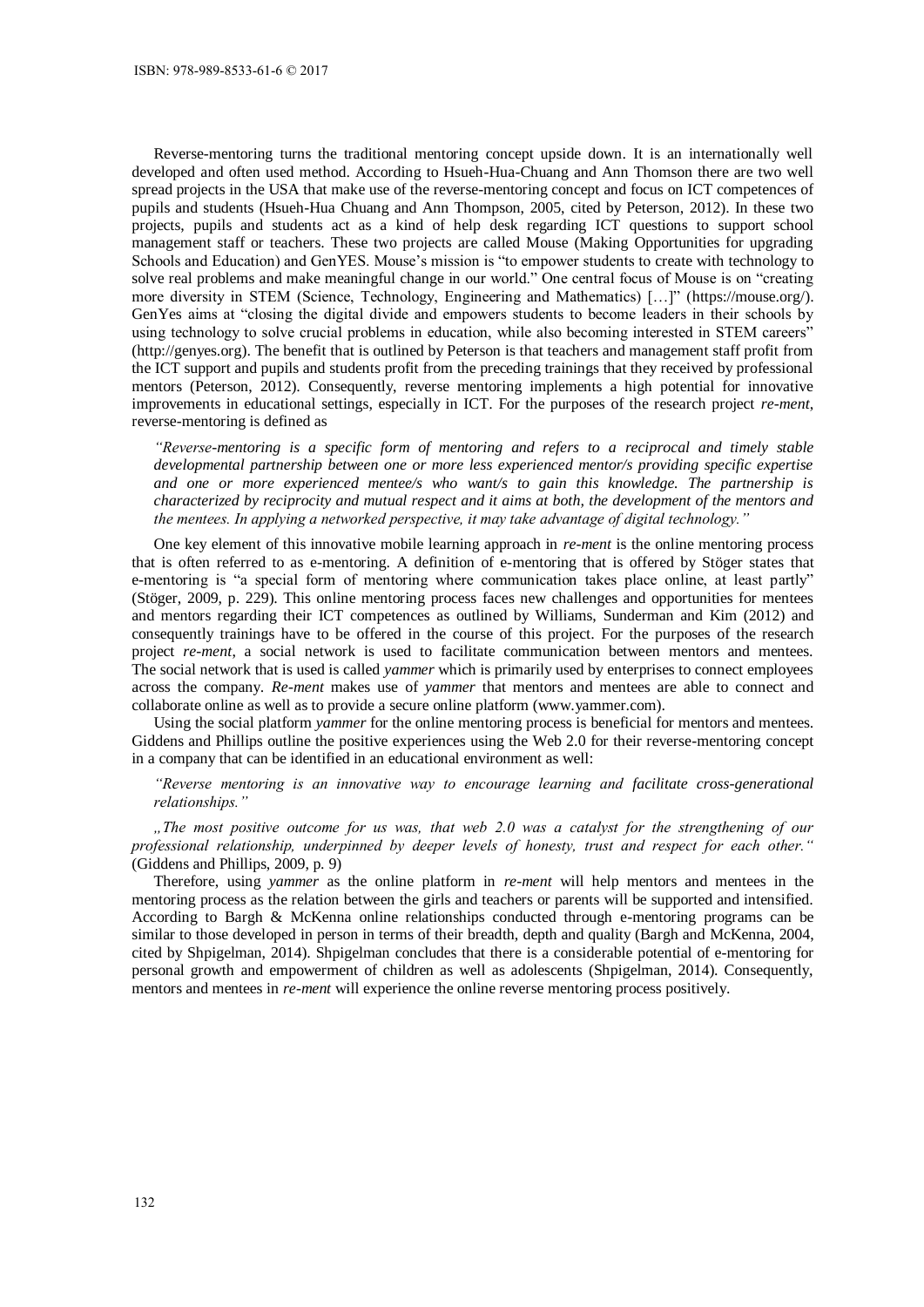## **3. CONCLUSION**

In conclusion it can be stated that this innovative mobile learning approach that combines a reverse mentoring concept and an online social platform to facilitate the mentoring process will be an innovative setting for both, mentors and mentees. In *re-ment* girls who are the mentors support their parents or teachers who are their mentees regarding ICT questions or issues and, therefore, both will benefit as it is an innovative way to encourage learning. Finally, the project itself and the results will be published and the findings of the accompanying quantitative and qualitative evaluation will be the basis for the development of teacher trainings and teaching material. The course will consist of a face-to face seminar that will also be offered online, and a module for the new upper secondary school in Austria will be designed.

### **ACKNOWLEDGEMENT**

The prototype implementation is funded by the Austrian Ministry of Traffic, Innovation and Technology within the 4th Call Talente/FemTech: "re-ment" (www.rement.at) is currently in progress.

## **REFERENCES**

- Arnold, P. et al, 2013. *Handbuch E-Learning: Lernen und Lehren mit digitalen Medien.* W. Bertelsmann Verlag GmbH & Co. KG, Bielefeld.
- Beddoes-Jones, F. and Miller, J., 2006. "Virtual" mentoring: can the principle of cognitive pairing increase its effectiveness? *International Journal of Evidence Based Coaching and Mentoring,* Vol. 4, No. 2, pp. 4–60.
- Bellinger, A., 2009. E-Mentoring im Kontext von E-Beratung. Der Einsatz neuer Medien zur Förderung von Frauen in akademischen Karrieren am Beispiel des Projekts E-Mentoring. In Stöger, Heidrun, Ziegler, Albert, & D. Schimke (Eds.), *Mentoring: Theoretische Hintergründe, empirische Befunde und praktische Anwendungen,* pp. 269–283. Papst Science Publishers, Lengerich.
- Bozeman, B. and Feeney, M. K., 2007. Toward a Useful Theory of Mentoring: A Conceptual Analysis and Critique. *Administration and Society,* Vol. 39, No. 6, pp. 719–739. retrieved from http://aas.sagepub.com/content/39/6/719.full.pdf+html
- Bozionelos, N., 2004. Mentoring provided: Relation to mentor's career success, personality, and mentoring received. *Journal of Vocational Behavior*, Vol. 64, No. 6, pp. 24-46.
- Brondyk, S. and Searby, L., 2013. Best practices in mentoring: complexities and possibilities. *International Journal of Mentoring and Coaching in Education*, Vol. 2, No. 3, pp. 189–203.
- Buahene, A. K. and Kovary, G., 2009. Reversing roles: Why Gen Ys can make great mentors. Canadian HR Reporter*. The National Journal of Human Resource Management,* Retrieved from www.hrreporter.com
- Butler, A. J. et al, 2013. Technology´s role in fostering transformational educator mentoring. *International Journal of Mentoring and Coaching in Education,* Vol. 2, No 3, pp. 233–248.
- Chaudhuri, S. and Gosh, R., 2012. Reverse Mentoring: A Social Exchange Tool for Keeping the Boomers Engaged and Millennials Committed*. Human Resource Development Review,* pp 55–76.
- Chuang, H.-H. and Thompson, A., 2005. Students Teaching Teachers. *Educational Leadership*, Vol. 63, No. 4, pp 70–71.
- Cotunga, N. and Vickery, E. C., 1998. Reverse-mentoring: A twist to teaching technology. *Journal of the American Dietetic Association,* Vol. 98, No. 10, pp. 1166–1168.
- Crawford, K. et al, 2013. Change, challenge and choice: being a student mentor. *International Journal of Mentoring and Coaching in Education,* Vol. 2, No. 2, pp. 137–148.
- DeAngelis, K. L., 2013. *Reverse Mentoring at the Hartford: Cross generational transfer of knowledge about social media.* Sloan Center on Aging and Work, Boston College. retrieved from http://www.bc.edu/content/dam/files/research\_sites/agingandwork/pdf/publications/ha rtford.pdf
- Fransson, G. and MacMahan, S. K., 2013. Exploring research on mentoring in education*. International Journal of Mentoring and Coaching in Education,* Vol. 2, No. 3, pp. 218–232.
- Gibson, L. and Sodeman, W., 2014. Millennials and Technology: Addressing the Communication Gap in Education and Practice. *Organization Development Journal*, pp. 64–75.